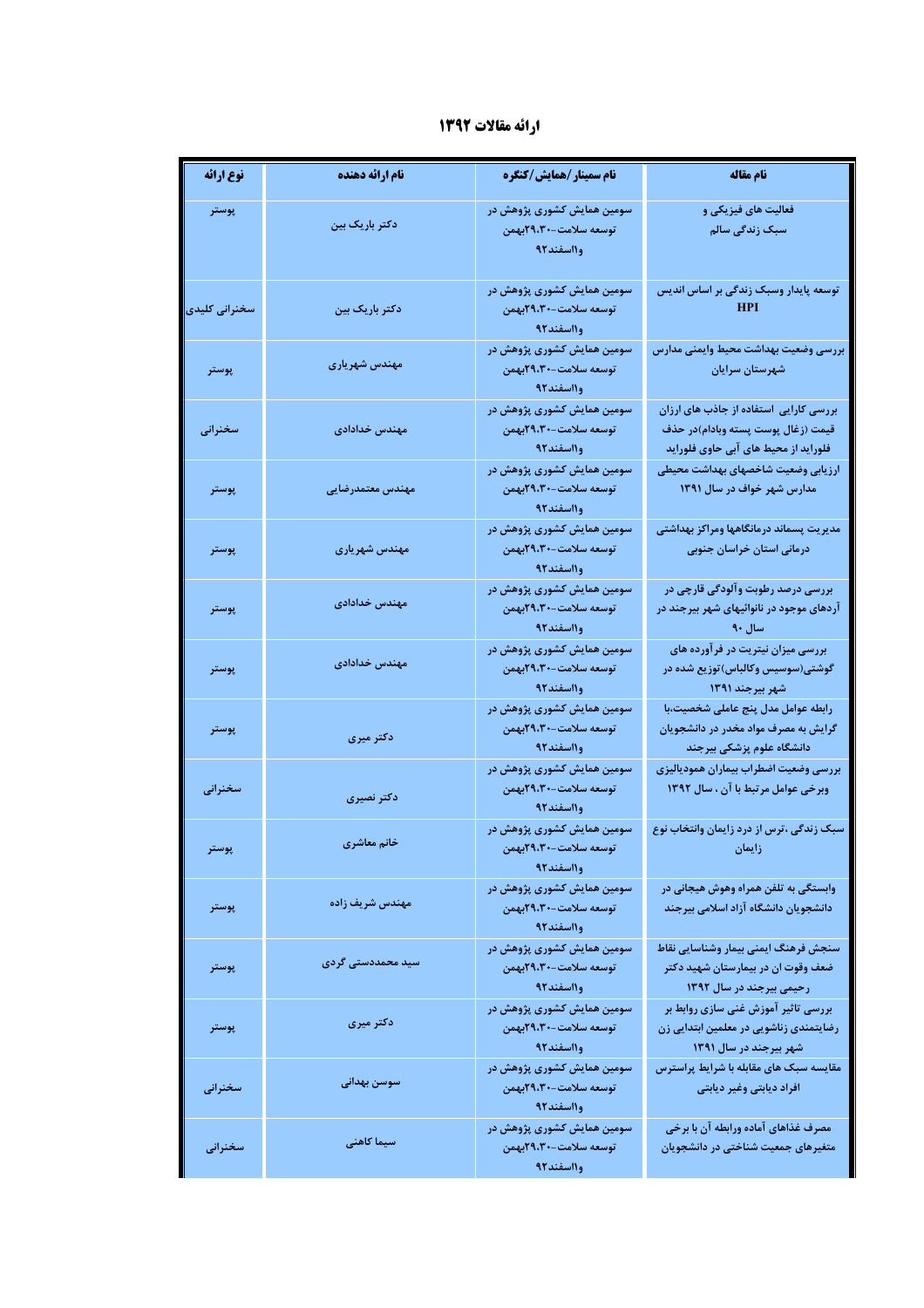| سخنراني | مرضيه مقرب                   | سومین همایش کشوری پژوهش در<br>توسعه سلامت-۲۹،۳۰بهمن<br>وااسفند92   | بررسی سبک زندگی تکنسین های اورژانس<br>۱۱۵ استان خراسان جنوبی                                                                                                                          |
|---------|------------------------------|--------------------------------------------------------------------|---------------------------------------------------------------------------------------------------------------------------------------------------------------------------------------|
| سخنراني | مهندس حسينى                  | سومین همایش کشوری پژوهش در<br>توسعه سلامت-۲۹،۳۰بهمن<br>وااسفند٩٢   | لزوم بهره گیری از شیوه های سبک زندگی<br>سالم کاری برای کاهش شیوع اختلالات<br>اسکلتی-عضلانی در صنعت کاشی                                                                               |
| پوستر   | مهندس شريف زاده              | سومین همایش کشوری پژوهش در<br>توسعه سلامت-۲۹،۳۰بهمن<br>وااسفند٩٢   | بررسی شیوع چاقی وفاکتورهای مرتبط با آن<br>در دانش آموزان متوسطه شهر بیرجند در<br>المسائل ۱۳۹۲ - المسائل المسائل المسائل المسائل المسائل المسائل المسائل المسائل المسائل المسائل المسا |
| پوستر   | زهرا امینی نسب               | سومین همایش کشوری پژوهش در<br>توسعه سلامت-۲۹،۳۰بهمن<br>وااسفند٩٢   | طراحی، تدوین و ارزشیابی بسته آموزشی بر<br>آگاهی مادران دارای کودک ناهنجار تحت<br>پوشش مراکز بهداشتی درمانی شهرستان<br>يرجند                                                           |
| پوستر   | دكتر محمد دهقانى فيروز آبادى | سومین همایش کشوری پژوهش در<br>توسعه سلامت-۲۹،۳۰بهمن<br>وااسفند٩٢   | اثرات دارودرمانی با وبدون رفتار درمانی<br>شناختی بر درمان افسردگی پس از سکته<br>مغزی                                                                                                  |
| پوستر   | دكتر زهره آذركار             | سومین همایش کشوری پژوهش در<br>توسعه سلامت-۲۹،۳۰بهمن<br>وااسفند٩٢   | اپیدمیولوژی بیماریهای ریوی در زندانیان<br>زندانهای خراسان جنوبی سالهای ۹۲-۹۱                                                                                                          |
| پوستر   | خانم معاشري                  | سومین همایش کشوری پژوهش در<br>توسعه سلامت-۲۹،۳۰بهمن<br>وااسفند٩٢   | موسيقى وافسردگى                                                                                                                                                                       |
| پوستر   | مهندس معتمدرضايي             | سومین همایش کشوری پژوهش در<br>توسعه سلامت-۲۹،۳۰بهمن<br>وااسفند92   | تاثیر آموزش تغذیه وبهداشت مواد غذایی بر<br>آگاهی معلمین زن ابتدایی شهر فردوس                                                                                                          |
| پوستر   | دکتر نقی زاده                | سومین همایش کشوری پژوهش در<br>توسعه سلامت-۲۹،۳۰بهمن<br>وااسفند٩٢   | مقایسه روشهای مدیریتی کنترل آلودگی هوا<br>در جوامع مختلف وارتباط آن با توسعه پایدار                                                                                                   |
| پوستر   | خانم معاشري                  | سومین همایش کشوری پژوهش در<br>توسعه سلامت-۲۹،۳۰بهمن<br>و ۱۱ سفند۹۲ | سبک زندگی وآگاهی از خطرات احتمالی<br>امواج منتشره از تلفن های همراه در<br>دانشجویان دانشگاه علوم پزشکی بیرجند                                                                         |
| پوستر   | دکتر میری                    | سومین همایش کشوری پژوهش در<br>توسعه سلامت-۲۹،۳۰بهمن<br>و ۱۱ سفند۹۲ | بررسي رابطه هوش معنوي وخودكارآمدي<br>تحصیلی در دانشجویان شرکت کننده در طرح<br>ضیافت اندیشه شهر بیرجند در سال ١٣٩١                                                                     |
| پوستر   | دکتر میری                    | سومین همایش کشوری پژوهش در<br>توسعه سلامت-۲۹،۳۰بهمن<br>وااسفند9٢   | تحلیل آماری برخی فاکتورهای مرتبط با<br>رضايت زناشويي                                                                                                                                  |
| پوستر   | دکتر میری                    | سومین همایش کشوری پژوهش در<br>توسعه سلامت-۲۹،۳۰بهمن<br>وااسفند92   | بررسي رابطه عزت نفس،خودپنداری وموفقیت<br>تحصیلی در دانشجویان دانشکده پیراپزشکی<br>وبهداشت شهرستانهای مشهد وبیرجند در<br>سال تحصیلی ۸۹-۸۸                                              |
| پوستر   | دکتر میری                    | سومین همایش کشوری پژوهش در<br>توسعه سلامت-۲۹،۳۰بهمن<br>وااسفند92   | بررسی رابطه خودکار آمدی با اعتیاد به<br>اینترنت در دانشجویان علوم پایه پزشکی<br>ودندانپزشکی بیرجند                                                                                    |
| پوستر   | دکتر میری                    | سومین همایش کشوری پژوهش در<br>توسعه سلامت-۲۹،۳۰بهمن<br>وااسفند92   | مقايسه دوروش آموزشي سخنراني وخودآموز<br>بر تغییر آگاهی وعملکرد مادران در مورد روند<br>رشد وتکامل تغذیه ای کودکان کمتر از سه<br>سال تحت پوشش مراکز بهداشتی درمانی<br>بيرجند            |
| پوستر   | دکتر میری                    | سومین همایش کشوری پژوهش در<br>توسعه سلامت-۲۹،۳۰بهمن<br>وااسفند92   | بررسی ومقایسه سلامت روان معتادان گمنام با<br>معتادان سم زدایی شده غیر عضو                                                                                                             |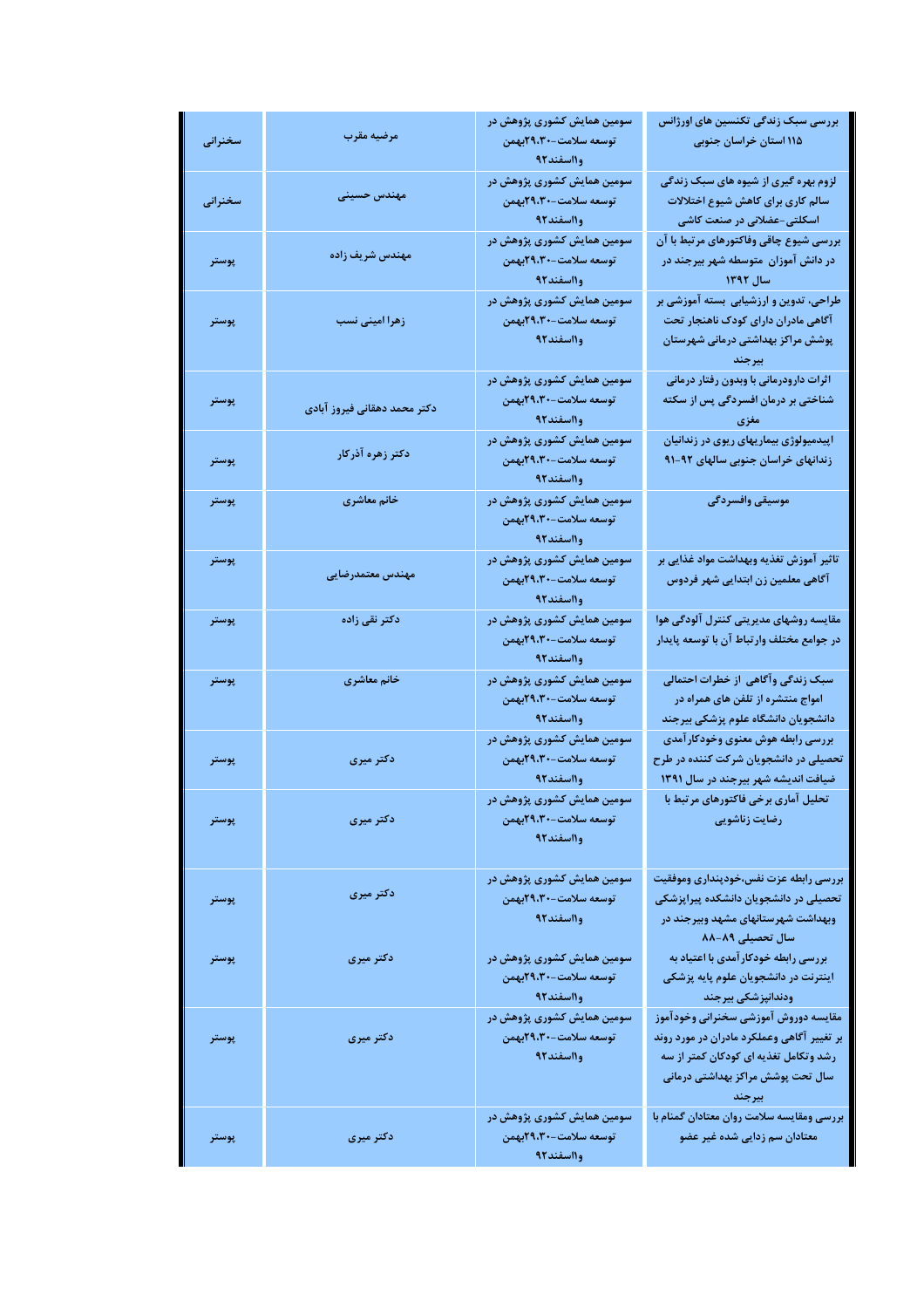|               | رقيه لاری گل        | سومین همایش کشوری پژوهش در                                                                | بررسى رابطه هوش هيجانى ورضايتمندى                                                                      |
|---------------|---------------------|-------------------------------------------------------------------------------------------|--------------------------------------------------------------------------------------------------------|
| سخنرانى       |                     | توسعه سلامت-۲۹،۳۰بهمن<br>وااسفند92                                                        | زناشویی در زنان شاغل شهرستان بیرجند                                                                    |
| سخنرانی کلیدی | دکتر میری           | سومین همایش کشوری پژوهش در<br>توسعه سلامت-۲۹،۳۰بهمن<br>وااسفند٩٢                          | اصلاح سبک زندگی با رویکرد التزام دینی                                                                  |
| سخنراني       | مهدیه سپاهی باغان   | سومین همایش کشوری پژوهش در<br>توسعه سلامت-۲۹،۳۰بهمن<br>وااسفند٩٢                          | بررسی وضعیت دریافت صبحانه وارتباط آن با<br>برخی از عوامل ؛ در دانش اموزان مقطع<br>راهنمایی شهر بیرجند  |
| پوستر         | دکتر میری           | سومین همایش کشوری پژوهش در<br>توسعه سلامت-۲۹،۳۰بهمن<br>وااسفند٩٢                          | بررسی رابطه بین نگرش مذهبی وتوکل بخدا<br>با اعتیاد به اینترنت در کاربران اینترنتی شهر<br>بيرجند        |
| پوستر         | دکتر میری           | سومین همایش کشوری پژوهش در<br>توسعه سلامت-۲۹،۳۰بهمن<br>وااسفند92                          | رابطه سبکهای هویت با گرایش به مصرف مواد<br>مخدر در دانشجویان دانشگاه علوم پزشکی<br>بيرجند              |
| پوستر         | دکتر میری           | سومین همایش کشوری پژوهش در<br>توسعه سلامت-۲۹،۳۰بهمن<br>وااسفند٩٢                          | بررسی رابطه اعتیاد به اینترنت با اضطراب<br>؛استرس وافسردگی در دانش آموزان متوسطه<br>بیرجند در سال ۱۳۹۲ |
| سخنرانى       | مهندس ابوالحسن نژاد | سومین همایش کشوری پژوهش در<br>توسعه سلامت-۲۹،۳۰بهمن<br>وااسفند92                          | صوت وتغيير سبک زندگي                                                                                   |
| پوستر         | مهندس رحيمى         | سومین همایش کشوری پژوهش در<br>توسعه سلامت-۲۹،۳۰بهمن<br>وااسفند92                          | طراحی ابزار روا وپایا برای ارزیابی شاخص<br>تعادل کار وزندگی به عنوان یکی از شاخصهای<br>سبک زندگی سالم  |
| پوستر         | مهندس ابوالحسن نژاد | سومین همایش کشوری پژوهش در<br>توسعه سلامت-۲۹،۳۰بهمن<br>وااسفند92                          | سنجش ميزان رضايت دانشجويان دانشگاه<br>علوم پزشکی بیرجند از خوابگاههای<br>دانشجويي                      |
| پوستر         | دكتر يعقوبى         | سومین همایش کشوری پژوهش در<br>توسعه سلامت-۲۹،۳۰بهمن<br>وااسفند92                          | تروماهای چشم در سال جاری مراجعه کننده<br>به بیمارستان ولیعصر(عج)                                       |
| پوستر         | دكتر يعقوبي         | سومین همایش کشوری پژوهش در<br>توسعه سلامت-۲۹،۳۰بهمن<br>و ۱۱سفند۹۲                         | بررسی اپیدمیولوژیک رتینوپاتی دیابتی در<br>مراجعین به کلینیک دیابت بیمارستان<br>وليعصر(عج)              |
| پوستر         | دکتر داوری          | سومین همایش کشوری پژوهش در<br>توسعه سلامت-۲۹،۳۰بهمن<br>وااسفند92                          | مراقبت از چشمها در برابر اختلالات بینایی<br>ناشی از کار با کامپیوتر                                    |
| پوستر         | مهندس اونق          | سومین همایش کشوری پژوهش در<br>توسعه سلامت-۲۹،۳۰بهمن<br>وااسفند92                          | بررسی ومقایسه عوامل موثر در ارتقای سبک<br>زندگی در کشورهای عضو سازمان توسعه<br>وهمكاري اقتصادي (OECD)  |
| سخنرانی کلیدی | دكترمودى            | سومین همایش کشوری پژوهش در<br>توسعه سلامت-۲۹،۳۰بهمن<br>وااسفند92                          | نقش سبک زندگی سالم در پیشگیری از<br>سرطان                                                              |
| پوستر         | دكترمودى            | سومین همایش کشوری پژوهش در<br>توسعه سلامت-۲۹،۳۰بهمن<br>وااسفند92                          | تاثیر آموزش مشاوره بهداشت باروری بر میزان<br>آگاهی کارکنان مراکز بهداشتی درمانی<br>شهرستان بيرجند      |
| پوستر         | دكتر مودى           | سومین همایش کشوری پژوهش در<br>توسعه سلامت-۲۹،۳۰بهمن<br>وااسفند92                          | تاثیر آموزشهای قبل از بارداری بر آگاهی<br>ونگرش زنان نسبت به زایمان فیزیولوژیک                         |
| پوستر         | مهندس ابوالحسن نژاد | دومين كنفرانس بين المللى<br>اكوستيك وارتعاشات ايران دانشگاه<br>صنعتی شریف-۶ و۷ دیماه ۱۳۹۱ | بررسی میانگین ترازهای صوتی در مناطق<br>قديمي وجديد شهر بيرجند وارتباط آنها با<br>حجم ترافیک عبوری      |
| پوستر         | مهندس ابوالحسن نژاد | پنجمین سمینار سراسری<br>پرستار،ماما وپژوهش دانشگاه علوم<br>پزشکی گلستان-۲۲ و۲۳ آذر ۱۳۹۱   | بررسی میزان کنترل خشم درماماهای شاغل<br>در بیمارستان                                                   |